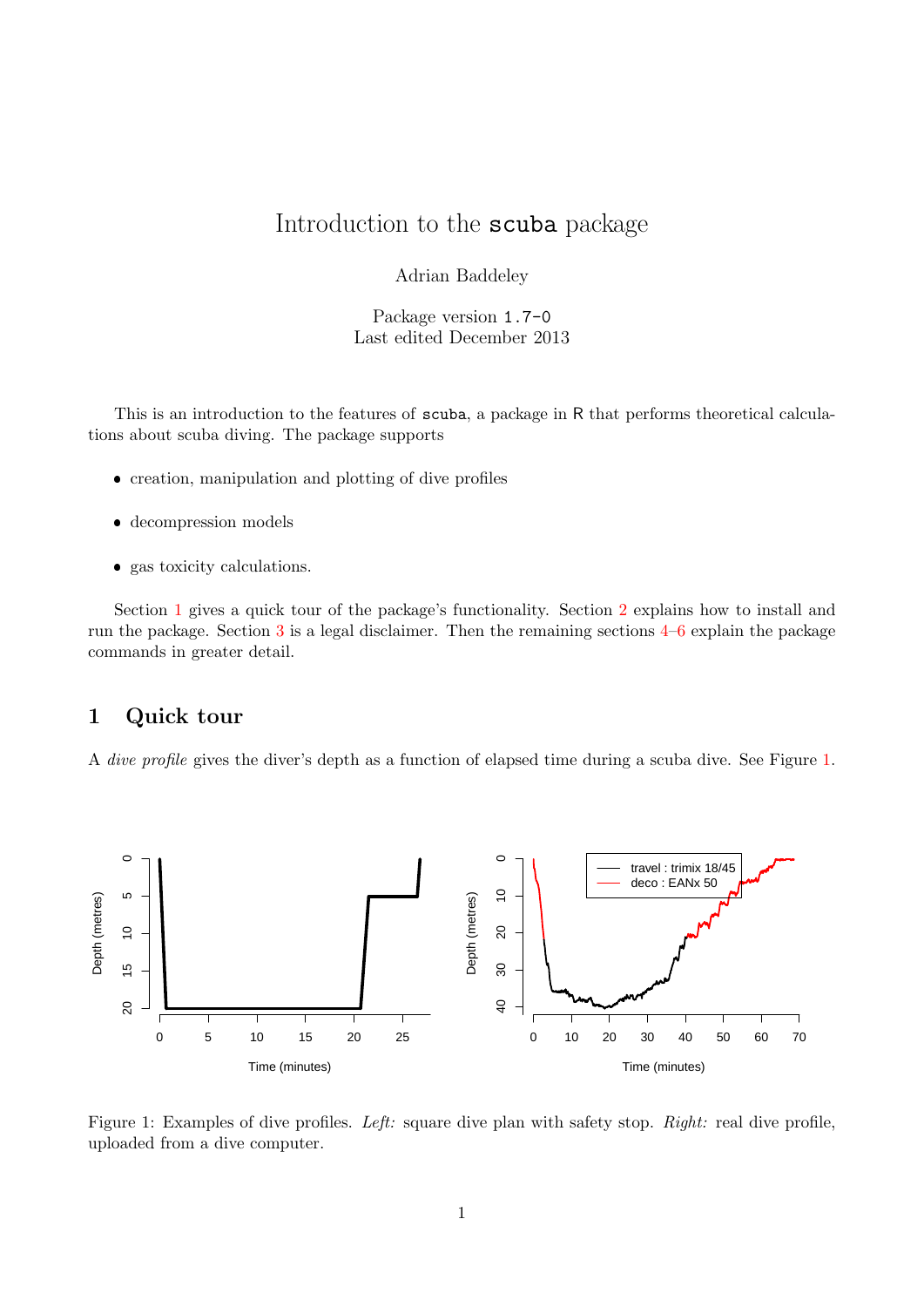Using the dive function in the scuba package, the user can create a dataset that represents any dive profile. A simple dive profile, such as a recreational dive plan or a therapeutic table, can be created by typing the depths and durations of each stage. For example a 'square' dive to 18 metres for 45 minutes (without a safety stop) is specified by:

 $> d \leq$  dive( $c(18, 45)$ )

Real dive profile data, uploaded from a dive computer, can also be converted into a dive profile dataset.

A dive profile dataset d can be plotted simply by typing plot(d). Dive profiles can be manipulated easily, for example they can be cut-and-pasted together.

The scuba package performs the mathematical calculations of classical decompression theory. For any dive profile d, the package can compute the quantity of nitrogen dissolved in the diver's body at the end of the dive, or at each time during the dive, using the command haldane(d). For example, for a dive to 18 metres for 45 minutes,

 $> d \leq$  dive( $c(18, 45)$ ) > haldane(d)

N2 1 2.115516 2 2.106403 3 1.901867 4 1.707818 5 1.562281 6 1.370893 7 1.253765 8 1.119592

The output gives the nitrogen tension (in atmospheres) in each of the 8 tissue compartments of the PADI DSAT model, at the end of the dive. (Other compartment models can be used.)

The command showstates(d) displays an interactive graphical window. When the user clicks on a point in the dive profile, the nitrogen tissue saturation at that time is displayed as a bar chart. Here is a screenshot: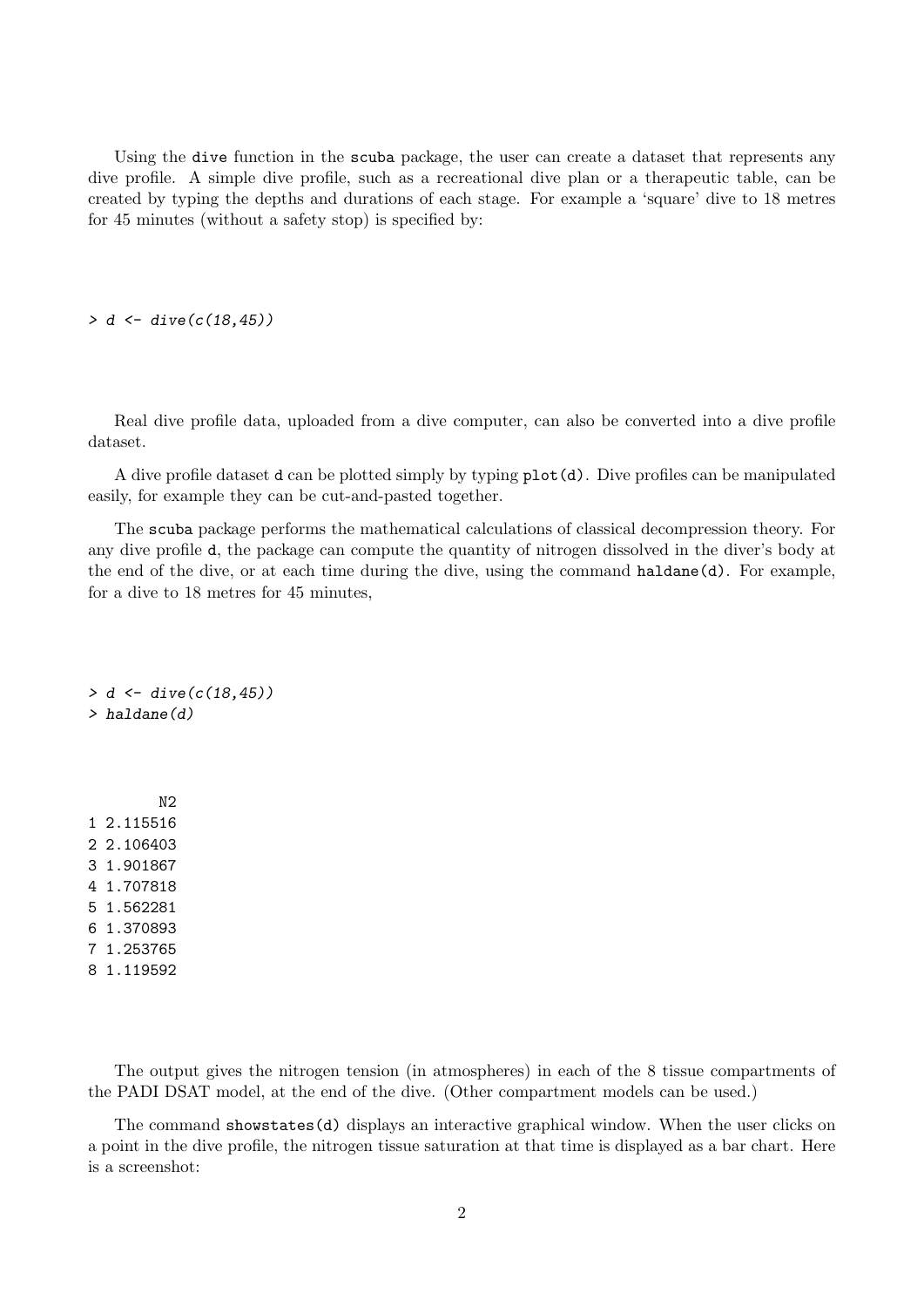

It is also possible to plot the tissue saturations at each time during the dive, as a surface in three dimensions:

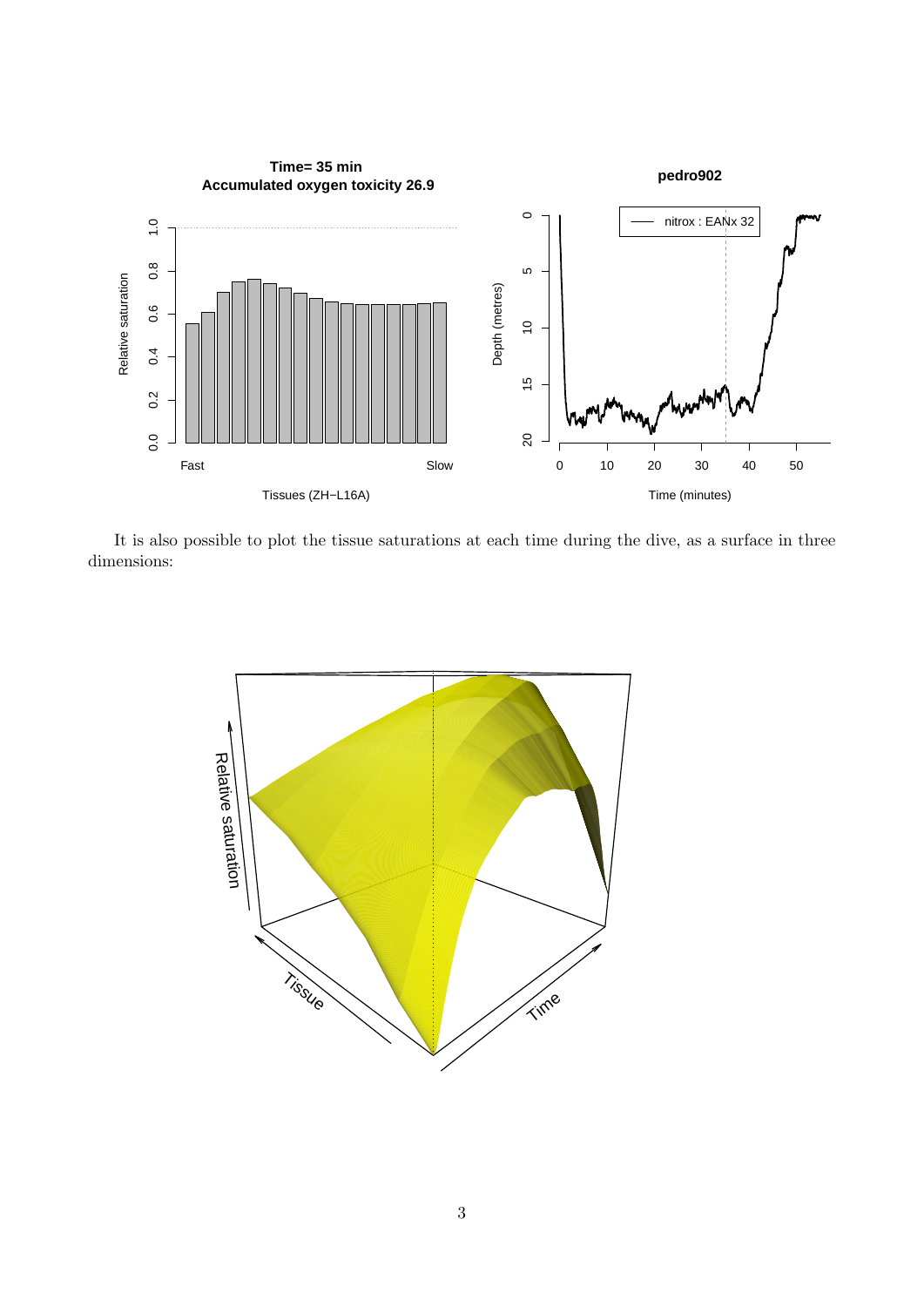The theoretical No Decompression Limit (maximum duration of a no-decompression dive to a specified depth) can be computed by the command ndl. For a dive to 24 metres on air:

> ndl(24)

```
[1] 31.46958
attr(,"controlling")
[1] 3
```
This says that the NDL is 31.5 minutes, and the controlling tissue (the tissue that determines the NDL) is tissue 3.

In the scuba package, a breathing gas such as air, nitrox or trimix is represented by a special dataset. These gas objects are easy to specify: for example the command  $nitrox(0.32)$  specifies Nitrox 32 (containing 32% oxygen and 68% nitrogen).

> nitrox(0.32)

EANx 32

```
> nitrox(1)
```
100% O2

You can specify the breathing gas when calculating the NDL. For a dive to 24 metres on Nitrox 32,

```
> ndl(24, nitrox(0.32))
[1] 49.7599
attr(,"controlling")
[1] 4
   or:
> g <- nitrox(0.32)
> ndl(24, g)[1] 49.7599
attr(,"controlling")
[1] 4
```
Standard nitrox and trimix calculations are available, for example to compute the equivalent air depth, maximum operating depth, and richest nitrox mix for a given depth. To find the maximum operating depth for EAN 32:

```
> mod(nitrox(0.32))
```
[1] 33.75

A dive profile contains information about the breathing gas or gases used in the dive. For example, we can specify that a dive was conducted on Nitrox EAN 32: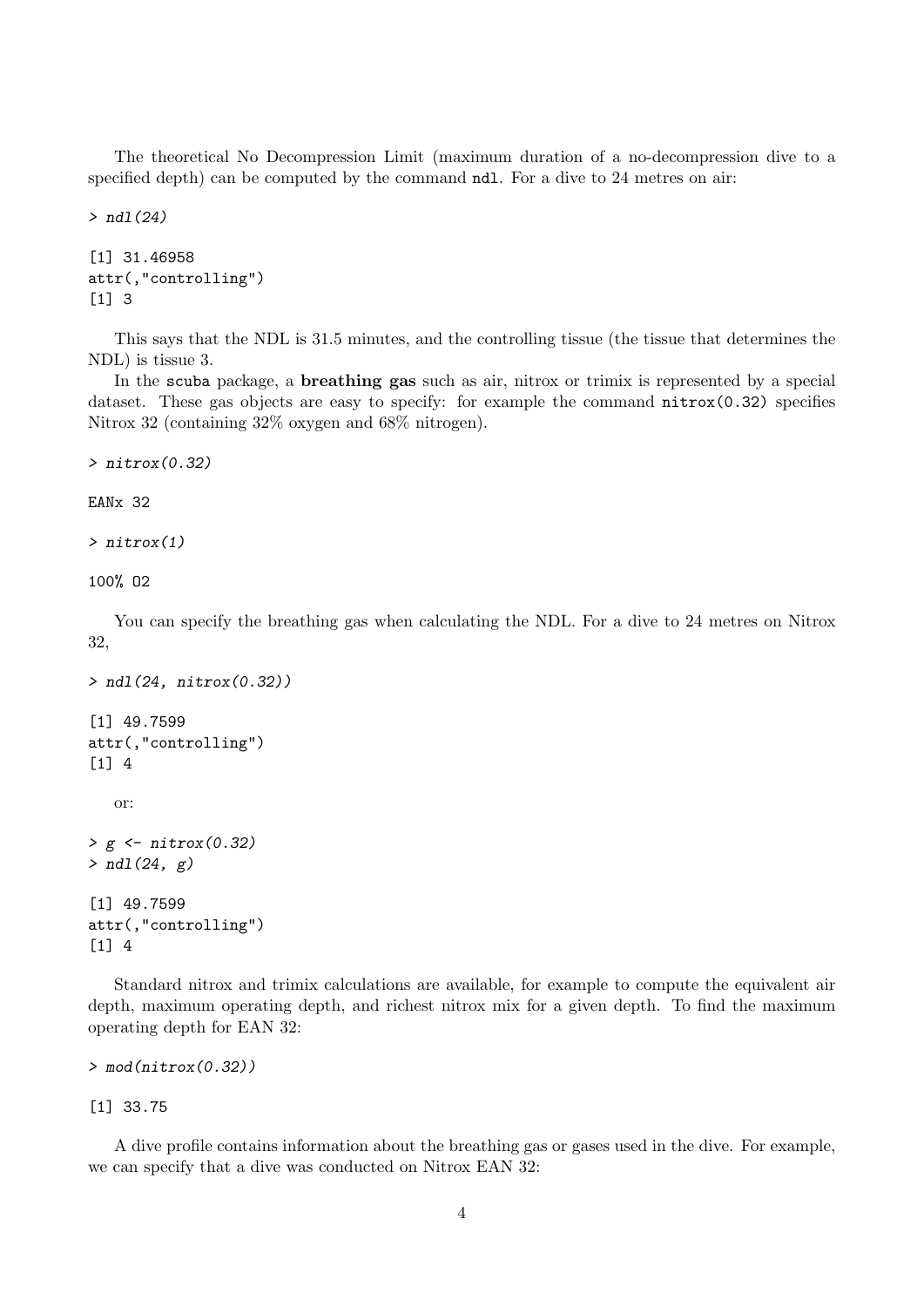#### $> nd \leq$  dive(nitrox(0.32),  $c(18, 45)$ )

The dive can be conducted using multiple tanks (cylinders) containing different breathing gases, and the diver can switch between these tanks at any time.

```
> d <- dive(trimix(0.18, 0.45), c(40, 20), c(30,10), 9, nitrox(0.6),
+ c(9,3), c(6, 5), c(3, 11)> plot(d)
```


The decompression calculations work with nitrox and trimix gases. The total oxygen toxicity incurred during a nitrox or trimix dive can be computed by oxtox.

The breathing gas or gases in a dive profile can be changed easily, so it is easy to evaluate how a different choice of breathing gas would have affected nitrogen saturation, helium saturation and oxygen toxicity.

## <span id="page-4-0"></span>2 Getting started

To use the scuba package, you will first need to install the R system on your computer, and then install the scuba package within R (follow the installation instructions at  $r$ -project.org).

With all the software installed, start an R session and type library(scuba). You should get a message like this:

#### > library(scuba)

The message asks you to read the disclaimer, so here it is: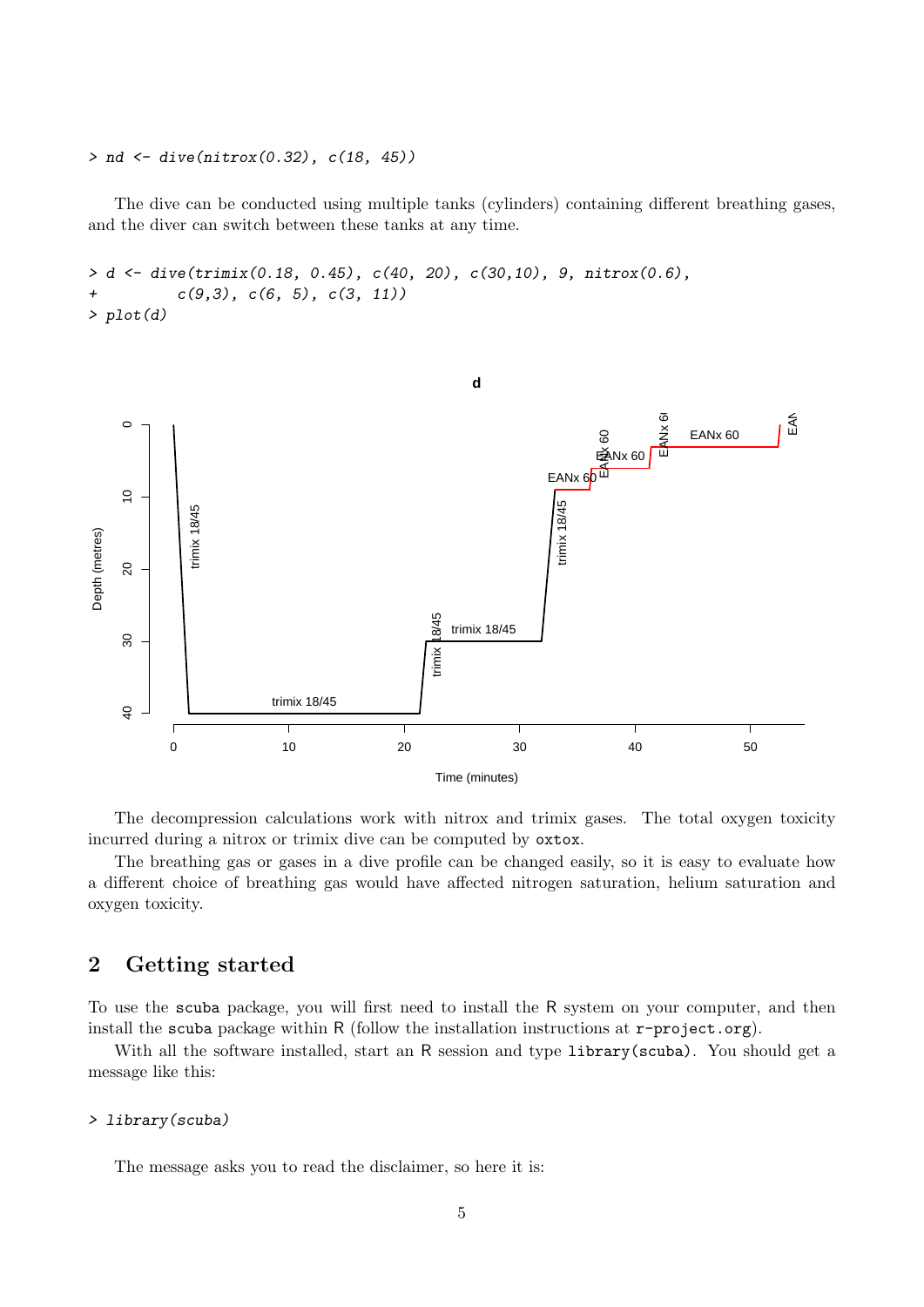## <span id="page-5-0"></span>3 Disclaimer

The scuba software library is intended for use in research and education about the mathematical and statistical basis of decompression theory. It is not designed for actual use in scuba diving and related activities. It is emphatically not suitable for use in actual diving.

Scuba diving is a dangerous activity with inherent risks of death and serious injury. No-one should attempt scuba diving without professional training, certification, supervision and regular medical assessment.

It is also dangerous for trained scuba divers to exceed the limitations of their training. Diving at altitudes above sea level, and breathing mixed gases other than air, carry increased risk and additional types of risk. Divers should seek additional, professional training and certification for such activities.

This software is not suitable for use in actual scuba diving. The software will yield numerical results for any diving activity, without giving any warning if the activity would be dangerous or fatal. Each function in the scuba library calculates the predictions of one theoretical model (a law of physics, a decompression model or another empirical relationship). In doing so, it does not take account of safety restrictions, other physical laws, or other important information.

The software is provided for academic interest only. It should not be used to generate diving tables or protocols related to diving. No output from this software should be misconstrued as a diving table. Only persons qualified to supervise diving activities or qualified in hyperbaric medicine should attempt to design diving tables. Although existing published diving tables are based on theoretical models, such tables have been extensively field-tested and modified before approval. Existing tables are more conservative than the models from which they were originally derived.

The author does not warrant that the software is correct in any sense whatsoever. Even if correctly computed, the predictions of a theoretical physical model may not be correct predictions.

### <span id="page-5-1"></span>4 Dive profiles

In the rest of this document, we will go through the features of the scuba package in more detail.

A dive profile gives the diver's depth as a function of elapsed time during a scuba dive. See Figure [1.](#page-0-1) This section explains how to create and manipulate dive profiles in the scuba package.

### 4.1 The dive command

The command dive creates an object representing a dive profile. For example, the following command creates a dive to 18 metres for 45 minutes with a 3-minute safety stop at 5 metres:

 $> d \le$  dive(c(18, 45), c(5,3))

The resulting dataset d is an object of class "dive". It can be plotted as a conventional dive profile graph by executing the command plot(d).

> plot(d)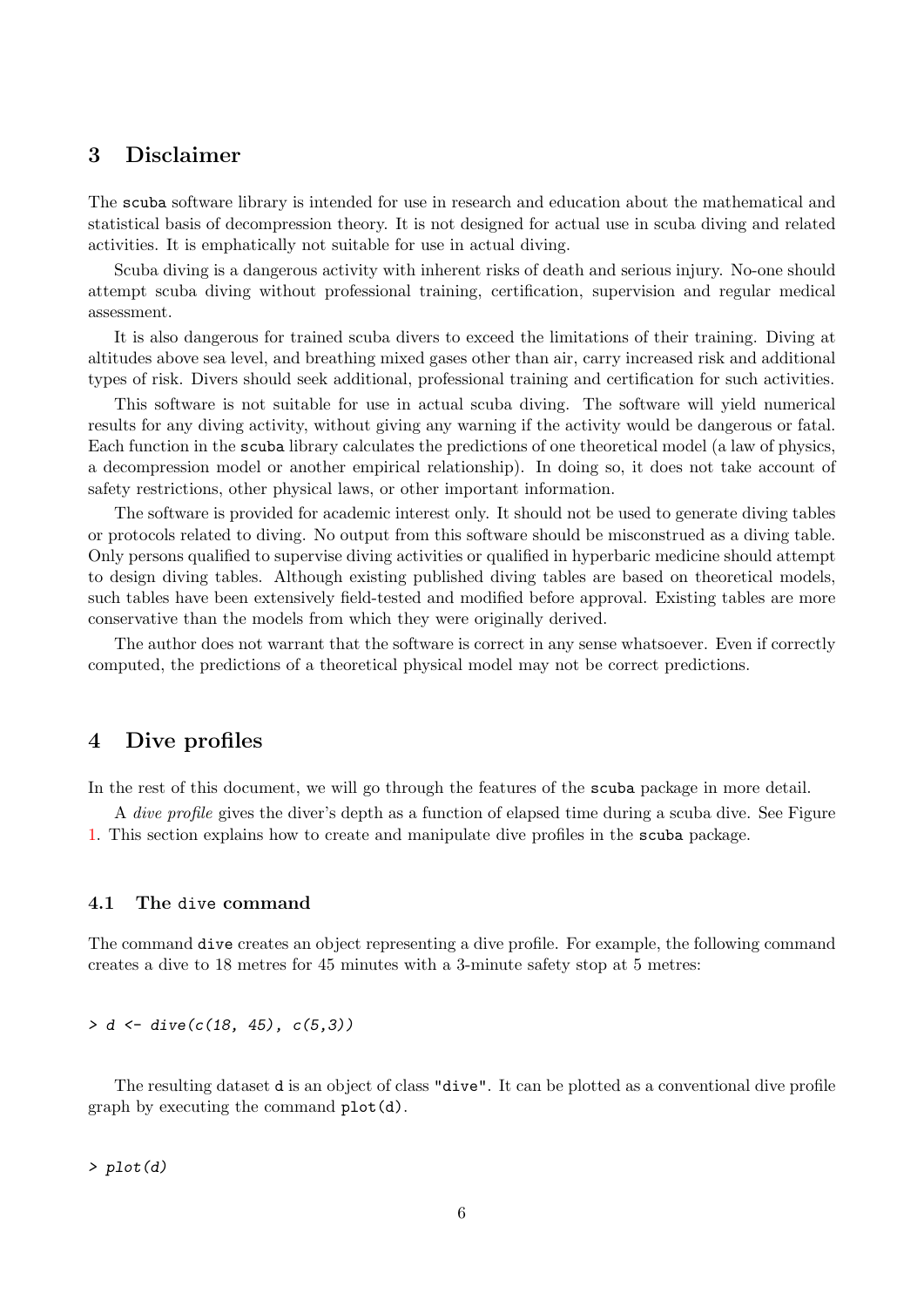

A dive object can be printed as a table of waypoint depths and times by simply typing its name:

> d

```
Dive profile
gas: air
  time depth
1 0:00 0
2 0:36 18
3 45:36 18
4 46:19 5
5 49:19 5
6 49:36 0
```
A summary of the dive (with such information as the average depth, maximum depth and the main stages of the dive) can be printed by typing summary(d).

> summary(d)

```
Dive to 18 metres on air
Total dive time: 49.6 minutes
Stages:
 depth time
1 18 45
2 5 3
Mean depth 16.9 metres
```
### 4.2 Creating a synthetic dive profile

A dive profile is piecewise linear: it is a series of stages that join successive waypoints. Each waypoint is specified by the depth and elapsed time when it is reached. The stage between two waypoints is either a sojourn at a fixed depth, or an ascent or descent at a constant rate.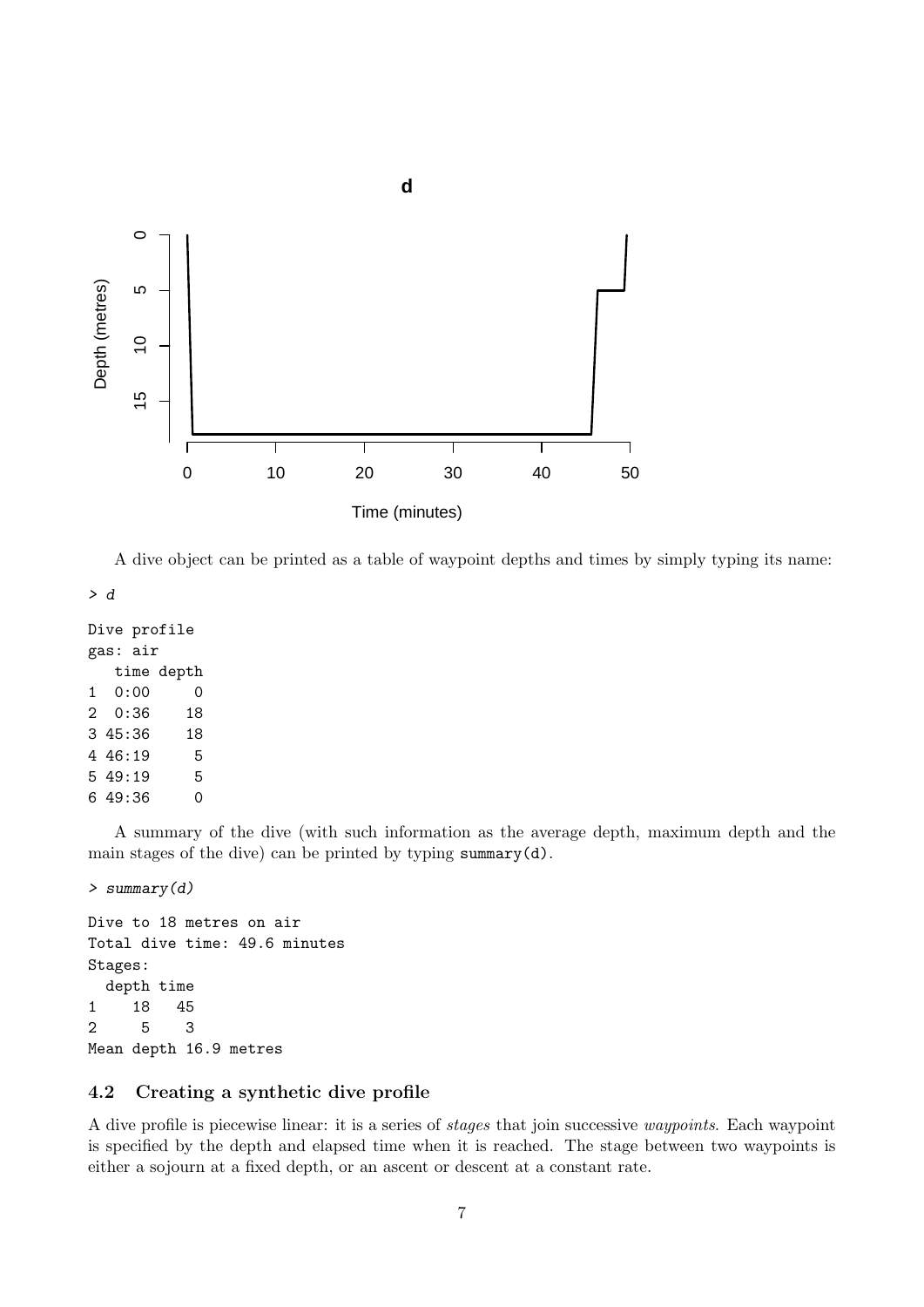To create a dive plan or a synthetic dive profile, use the function dive, typing in the depths of each waypoint and the duration of time between each successive waypoint.

The function dive *interprets its arguments as a sequence of actions* or events occurring during the dive. If an argument is a vector of length 2, it is interpreted as  $c$  (depth, time) specifying the depth and duration of a stage of the dive. If the argument is a single number, it is interpreted as a depth, meaning that the diver ascends or descends to this depth. For example,

 $> d2 \leq dive(c(18, 45), c(5,3))$ 

specifies a dive to 18 metres for 45 minutes followed by a safety stop at 5 metres for 3 minutes:

 $> plot(d2)$ > d2 Dive profile gas: air time depth



Multilevel dives with any number of stages can be specified in the same way. A dive object may also include periods spent at the surface (depth zero) and may therefore represent a succession of dives separated by surface intervals. For example,

### $> d3 \leftarrow \text{dive}(c(30, 15), c(9, 1), c(5, 5), c(0, 60), c(12, 60), c(5, 5))$

represents two dives (with safety stops) separated by a one-hour surface interval: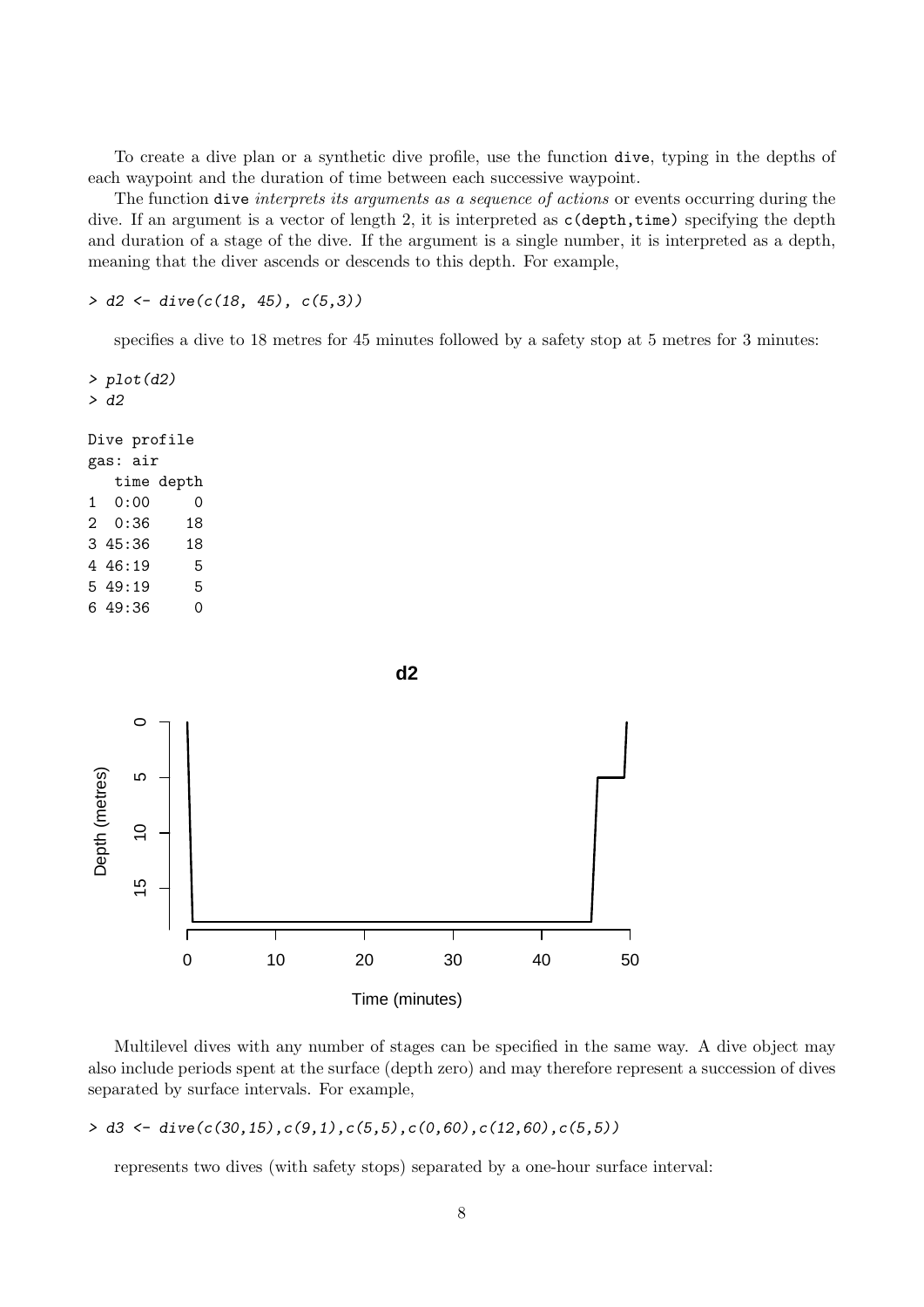> plot(d3)



By default, the function dive fills in some details about the dive. It assumes that the diver breathes compressed air; the dive starts and ends at the surface (depth zero); the diver descends at the default descent rate of 30 metres per minute; and the diver ascends at the default ascent rate of 18 metres per minute. These defaults can be changed by giving extra arguments to the function dive.

Dive profiles can also be modified after they are created: see below.

### 4.3 Real Dive Profiles

Dive profiles may also be uploaded from your dive computer and studied in the scuba package. There are three steps:

- 1. read the data from a file into R
- 2. convert the dataset into the right format in R
- 3. pass the dataset as an argument to the function dive.

#### Read the data from a file into R

To read data from a file into an R session, we use the basic capabilities of R. If you are not familiar with R, please consult one of the many basic user guides to R.

Typically you will use one of the functions read.table or read.csv to read data from a text file. If your data are stored in a text file, as columns of data separated by white space, use read.table. If your data are stored as numbers separated by commas, use read.csv.

If your data are in a spreadsheet file, use your spreadsheet program to Export or Write the data as a csv (comma-separated values) text file. Then in R use read.csv to read the data into R.

For example, suppose your data are stored in a text file myfile.txt. The top of the file looks like this: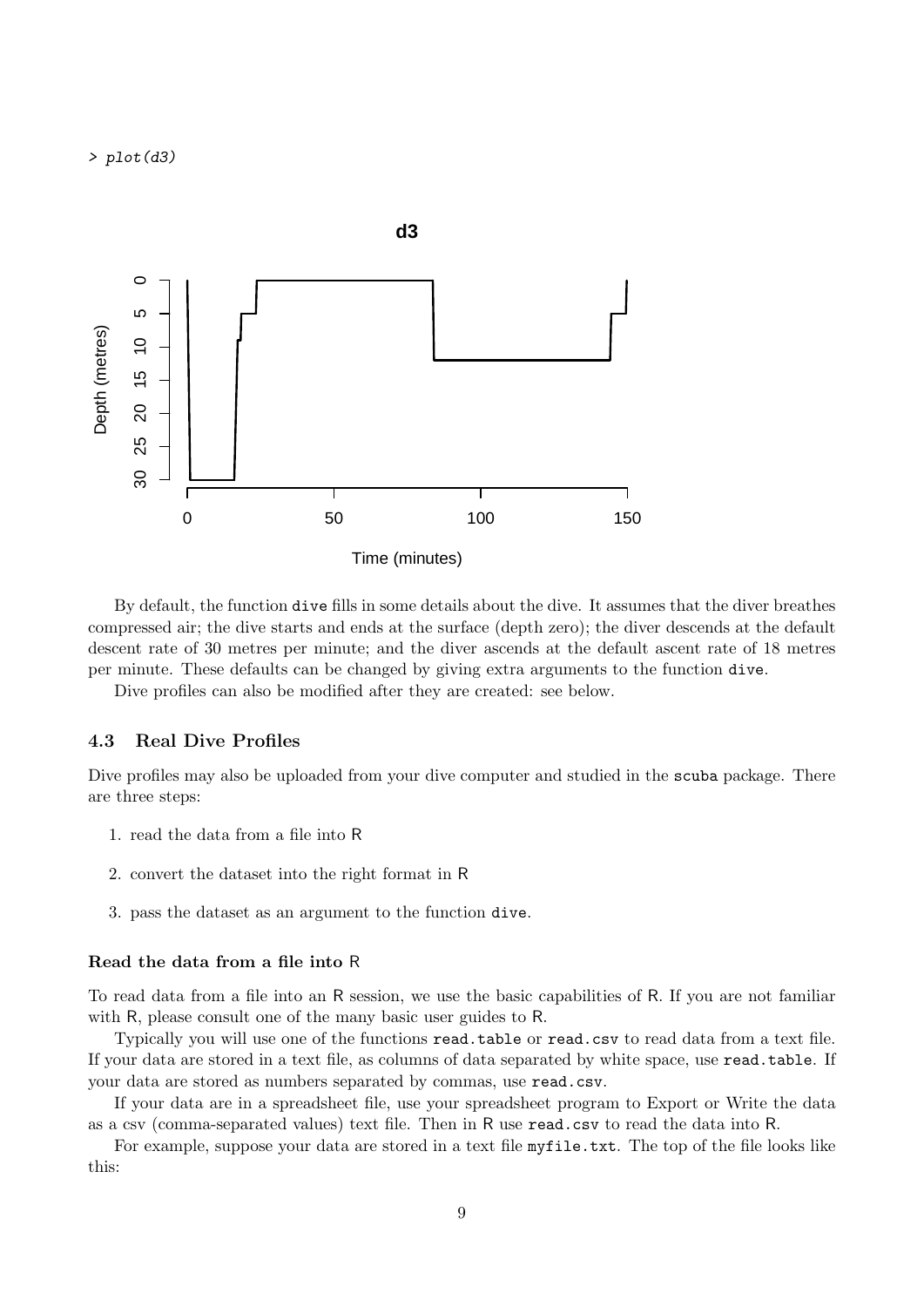| time   | depth | temp | bar   | RBT | WL |
|--------|-------|------|-------|-----|----|
| "0:00" | 0.00  | 24.8 | 199.0 | 99  | 14 |
| "0:04" | 1.90  | 24.8 | 198.8 | 99  | 14 |
| "0:08" | 2.76  | 24.8 | 198.8 | 99  | 14 |
| "0:12" | 3.70  | 24.8 | 198.8 | 99  | 14 |
| "0:16" | 4.66  | 24.8 | 198.5 | 98  | 14 |
| "0:20" | 5.50  | 24.8 | 198.5 | 96  | 14 |
| "0:24" | 6.82  | 24.8 | 198.5 | 93  | 14 |

To read these data into R, type

```
> mydata <- read.table("myfile.txt", header=TRUE, as.is=TRUE)
```
The argument header=TRUE tells R that the first line of the file is a header, containing text labels for the columns. The argument  $as.is=TRUE$  ensures that the character strings representing the elapsed time ("0:04" and so on) will be stored as character strings and not converted to another format.

### Convert to the right format in R

The uploaded profile data should now be converted to a data.frame with two columns, the first column containing the elapsed time and the second column containing the depth (in metres) recorded at each time.

The elapsed times can be either a vector of character strings in minutes-and-seconds format mm:ss or hours-minutes seconds hh:mm:ss, or a vector of integer times measured in seconds of elapsed time, or an object of class difftime containing the elapsed times in any time unit.

Continuing our example, the dataset mydata is already a data frame in R, but it has too many columns:

### > head(mydata)

|  | time depth temp bar RBT WL   |  |  |  |
|--|------------------------------|--|--|--|
|  | 1 0:00 0.00 24.8 199.0 99 14 |  |  |  |
|  | 2 0:04 1.90 24.8 198.8 99 14 |  |  |  |
|  | 3 0:08 2.76 24.8 198.8 99 14 |  |  |  |
|  | 4 0:12 3.70 24.8 198.8 99 14 |  |  |  |
|  | 5 0:16 4.66 24.8 198.5 98 14 |  |  |  |
|  | 6 0:20 5.50 24.8 198.5 96 14 |  |  |  |

All we need to do is to extract the first two columns, which contain the elapsed time and the depth:

```
> mydf <- mydata[, 1:2]
```
Note the comma. As a last check:

- > head(mydf)
- time depth 1 0:00 0.00 2 0:04 1.90 3 0:08 2.76 4 0:12 3.70 5 0:16 4.66 6 0:20 5.50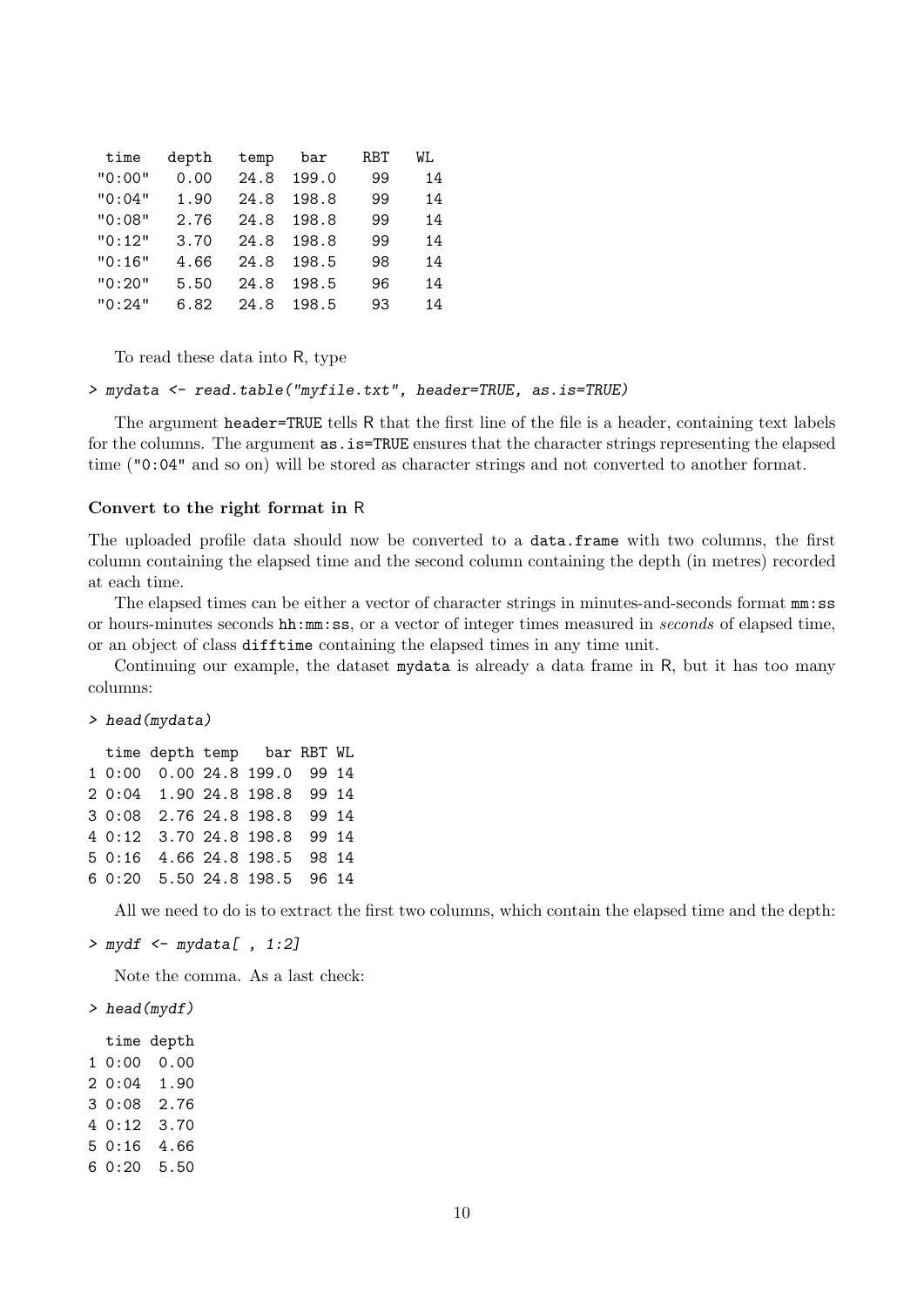```
> is.character(mydf[,1])
```

```
[1] TRUE
```
We have confirmed that the data frame mydf is in the required format.

### Pass data to the function dive

Finally we pass this data frame as an argument to the function dive:

> d <- dive(mydf)

If the depths recorded in the data frame do not start from 0 and end at 0 (representing a dive that starts at the surface and ends at the surface) then, as mentioned before, the dive command will insert extra dive segments so that the dive does start and end at the surface. If you don't want this to happen, you can suppress this by typing

```
> d <- dive(mydf, begin=NA, end=NA)
```
Another example of such a data frame, uploaded from a dive computer, is provided in the baron dataset supplied with the package. This is a profile from a dive on the *Baron Gautsch* wreck in Croatia, conducted by Vittorio Broglio. Try the following:

> data(baron)  $>$  mydf  $\le$  baron[, 1:2] > baronprof <- dive(mydf[,1:2])

### 4.4 Installed dive profiles

The package also provides 11 real dive profiles that have already been converted to "dive" objects. They were kindly supplied by Pedro Antonio Neves. For further information see help(pedro).

> data(pedro)

```
> plot(pedro902)
```
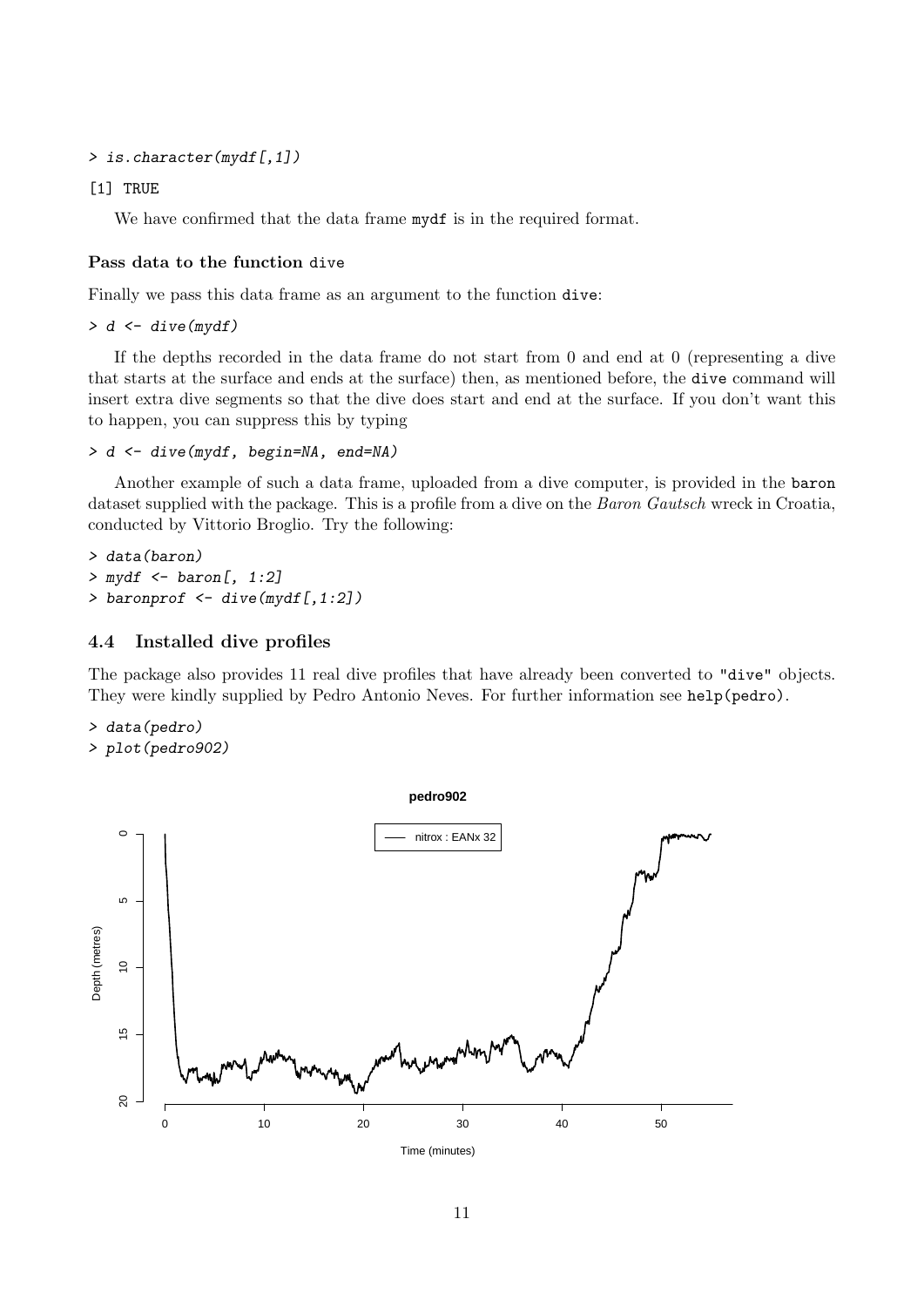A further recent addition is deepmine, the dive profile for a long, extremely deep, decompression dive, using mixed gases, in a flooded mine. For further information see help(deepmine).

#### 4.5 Manipulating dive profiles

Dive profiles can also be manipulated after they are created. This allows you, for example, to modify the deepest portion of a dive (diving to a deeper depth or for a longer duration), to abort a dive prematurely, to cut-and-paste several dives together, or to consider the tissue saturation incurred by a particular segment of a dive.

The commands depths.dive and times.dive extract the depths and elapsed times at each waypoint during the dive.

```
> d <- dive(c(30, 20), c(5, 3))
> depths.dive(d)
[1] 0 30 30 5 5 0
> times.dive(d)
[1] 0.00000 1.00000 21.00000 22.38889 25.38889 25.66667
```
The depths can be modified using depths.dive  $\leftarrow$ . In the example above, d is a dive to 30 metres for 20 minutes, starting and finishing at the surface. To change the depth of the bottom stage to 35 metres, we could type

```
> depths.dive(d) <- c(0, 35, 35, 5, 5, 0)> d
Dive profile
gas: air
  time depth
1 0:00 0
2 1:00 35
3 21:00 35
4 22:23 5
5 25:23 5
6 25:40 0
```
Thanks to the wonderful features of R, we could alternatively have typed

```
> depths.dive(d)[2:3] <- 35
```
which means that the depths of the second and third waypoints are reset to 35 metres.

Similarly the elapsed times can be modified using times.dive $\leq$ . It may be more convenient to use the functions durations.dive and durations.dive<- which give the duration of each stage (the time between two successive waypoints). For example

```
> durations.dive(d)[2] <- 25
```
means that the diver now spends 25 minutes at the bottom instead of 20 minutes. This has the side-effect of changing the sequence of elapsed times times.dive(d).

To extract only part of a dive profile, use chop.dive: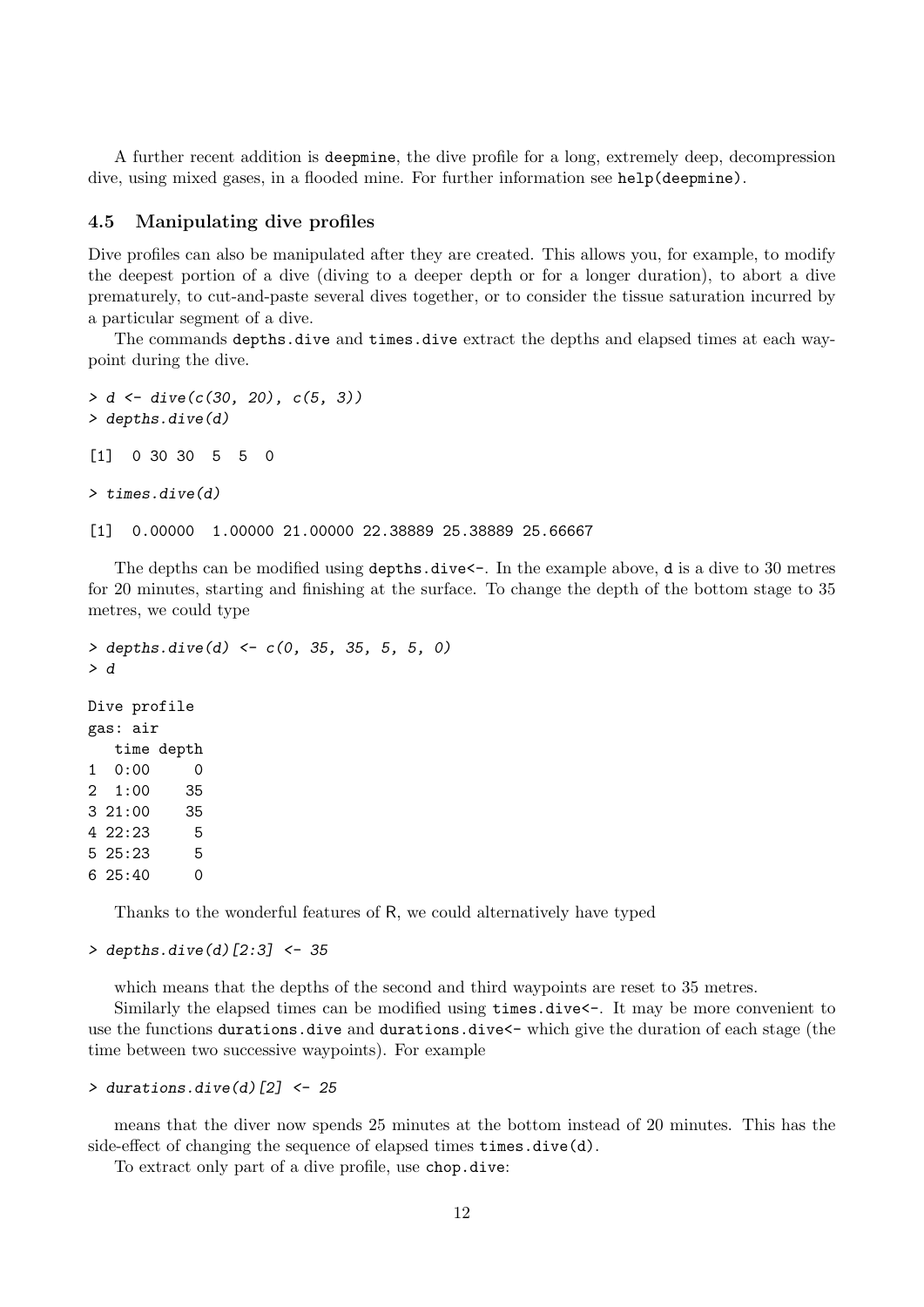```
> chop.dive(d, 0, 10)
Dive profile
gas: air
  time depth
1 0:00 0
2 1:00 35
3 10:00 30
```
To paste together two dive profiles or fragments of dive profiles, simply give them as arguments to dive. For example, suppose we want to explore the effect of adding an extra safety stop at 9 metres in the dive pedro902.

> data(pedro) > plot(pedro902)



We need to determine the time point at which the safety stop should be inserted. This is the last time at which the diver is deeper than 9 metres:

```
> tim <- times.dive(pedro902)
> dep <- depths.dive(pedro902)
> t9 < - \max(tim[dep > = 9])> t9
```
[1] 45

The answer is 45 minutes. We cut the dive into two pieces:

```
> before <- chop.dive(pedro902, 0, t9)
> after <- chop.dive(pedro902, t9)
```
Finally paste them together with the new safety stop:

```
> newdive \leq dive(before, c(9, 5), after)
> plot(newdive)
```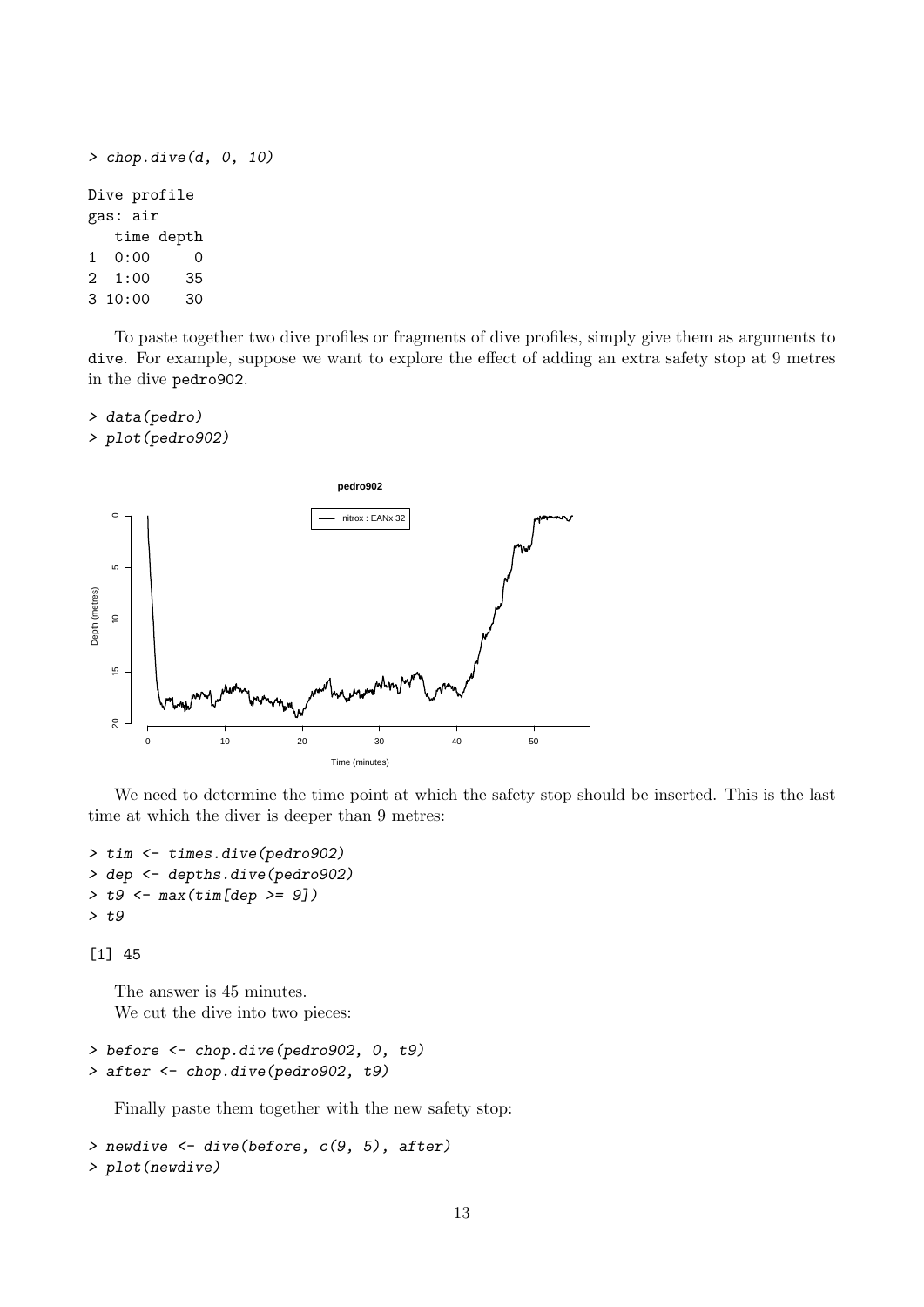

## 5 Decompression Calculations

### 5.1 Overview

The scuba package performs the mathematical calculations of decompression theory:

- the theoretical No Decompression Limit (maximum duration of a no-decompression dive to a specified depth) can be computed by ndl(depth)
- the "best" double no-decompression dive to specified depths d1 and d2 with a specified surface interval s can be computed by bestdoubledive(d1, d2, s)
- the quantity of nitrogen dissolved in the diver's body after a dive d can be computed by haldane(d)
- the quantity of nitrogen dissolved in the diver's body at each instant during a dive d can be computed by haldane(d, progressive=TRUE) or plotted interactively by showstates(d).

These calculations are based on the classical theory of decompression originated by Haldane [\[3,](#page-23-0) [7\]](#page-23-1); for a modern account, see [\[8\]](#page-23-2).

Bubble theory calculations are not yet implemented.

### 5.2 Model parameters

In 'Haldane' calculations, the diver's body is idealised as a set of independent compartments, each connected directly to the breathing gas, and governed by classical (exponential) diffusion.

The model parameters (the number of compartments, their diffusion rates, and the maximum tolerated nitrogen tension in each compartment) may be chosen by the user. By default, the model parameters are taken from the DSAT model which is the basis of the PADI Recreational Dive Planner. Alternatively, the user can choose from a variety of standard compartment models using the command pickmodel, or construct a new model using hm.

> m <- pickmodel("USN") > m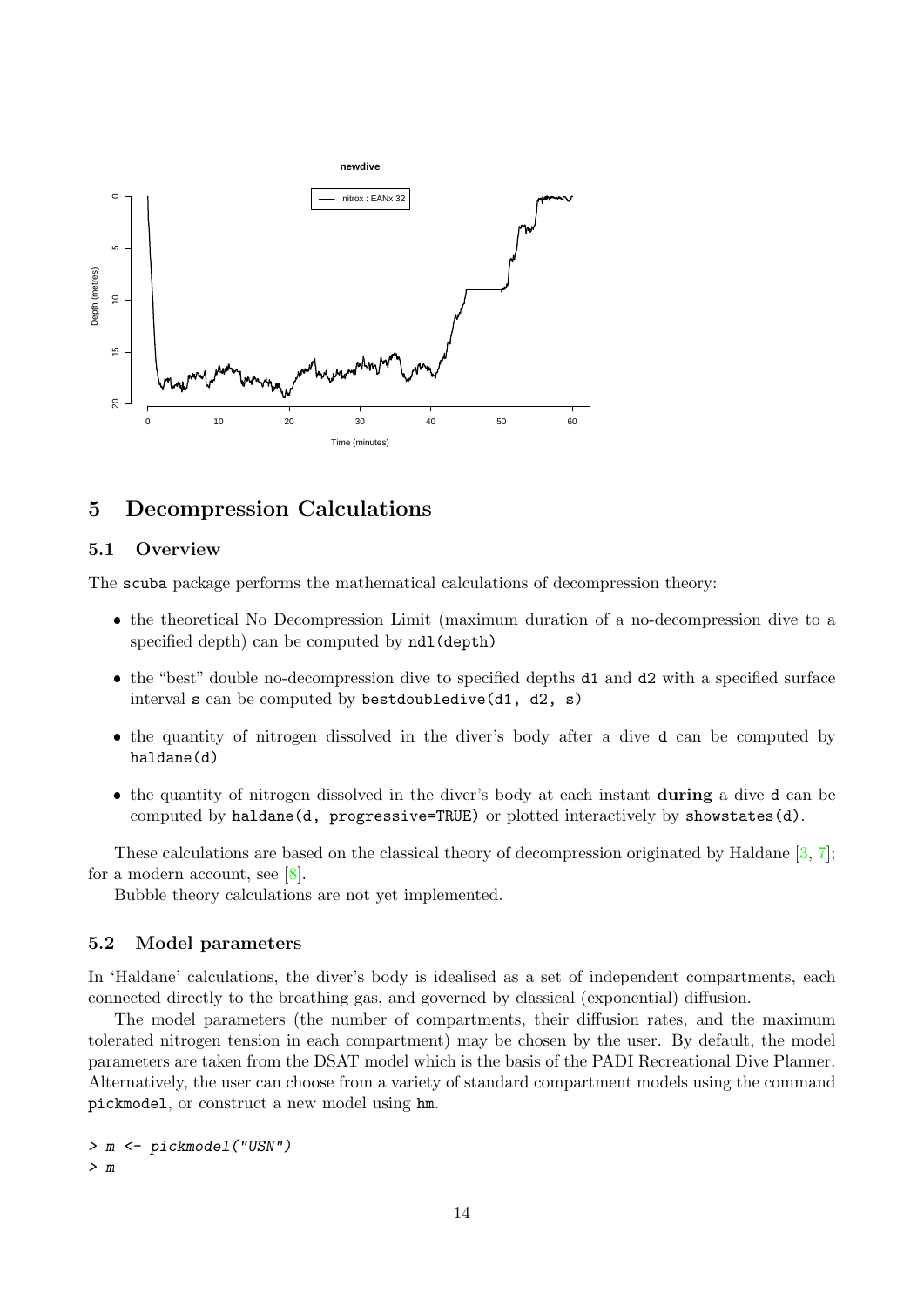Haldane type decompression model Name: USN 6 compartments inert gas: N2 N2.HalfT N2.M0 N2.dM 1 5 3.185689 2.27 2 10 2.695583 2.01 3 20 2.205477 1.67 4 40 1.715371 1.34 5 80 1.592844 1.26 6 120 1.562213 1.19

### 5.3 No-decompression limits

No-decompression limits (the maximum duration of a no-decompression dive to a given depth) can be calculated using the function ndl. For example ndl(30) gives the theoretical NDL for a dive to 30 metres, predicted by the DSAT model. To use the classical US Navy model instead, type ndl(30, model="USN") or ndl(30, model=pickmodel("USN")).

```
> ndl(30, model="USN")
[1] 23.51394
attr(,"controlling")
[1] 2
```
The result states that the NDL is 23.5 minutes and the controlling tissue (the tissue which reaches saturation at 23.5 minutes) is tissue number 2 in the USN model.

#### 5.4 Double no-decompression dives

The "best" double no-decompression dive to specified depths can be computed by bestdoubledive. This performs the calculations described in [\[1\]](#page-23-3).

> bestdoubledive(40, 12, 15)

```
Dive profile
gas: air
   time depth
1 0:00 0
2 1:20 40
3 8:39 40
4 10:52 0
5 25:52 0
6 26:16 12
7 156:43 12
8 157:23 0
```
The best double dive to 40 metres, followed by a surface interval of 15 minutes, followed by a dive to 12 metres, is to dive to 40 metres for 7.3 minutes and to 12 metres for 130.4 minutes.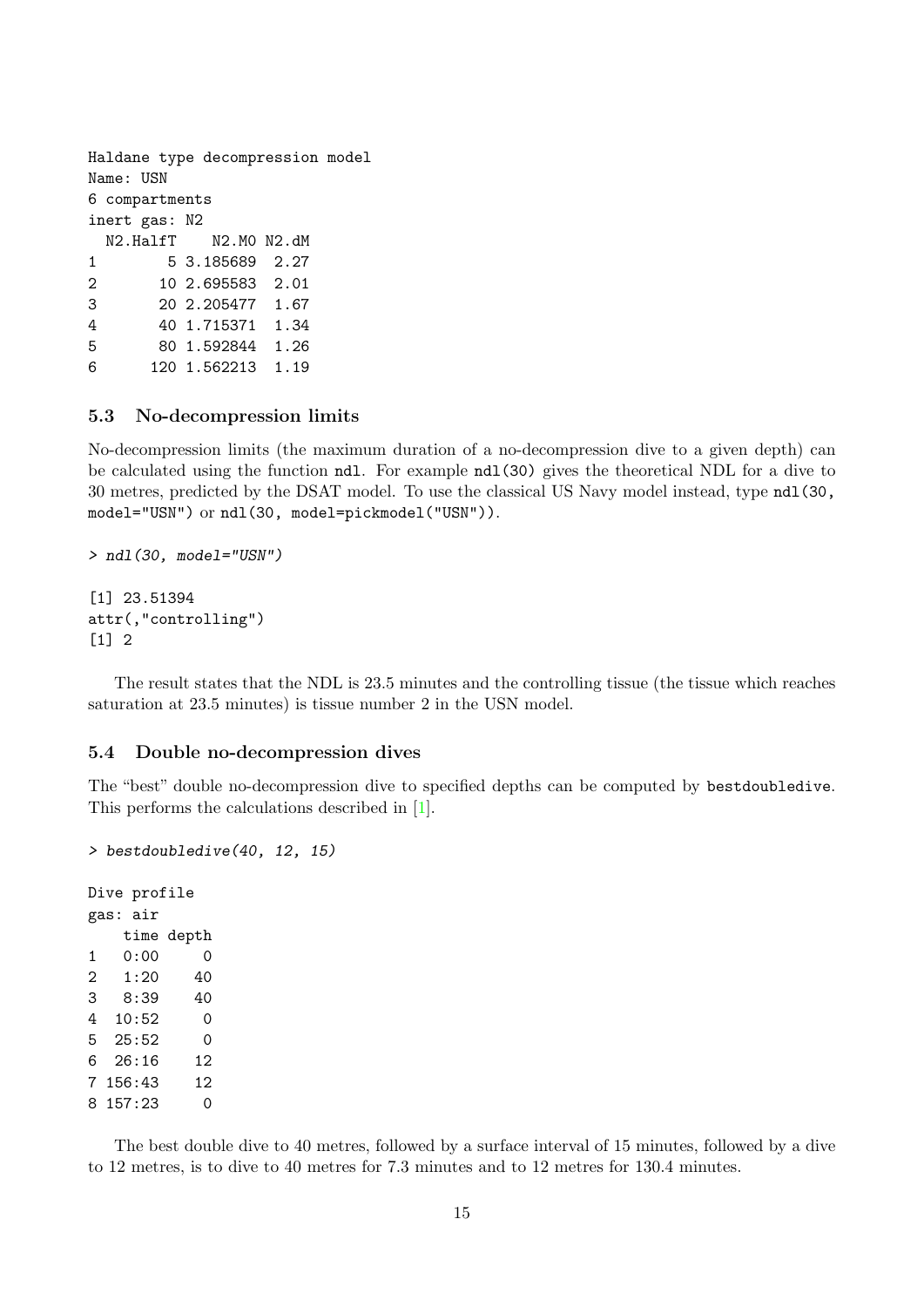#### 5.5 Tissue saturations

The nitrogen tension (the quantity of dissolved nitrogen, in atmospheres absolute) in the diver's body after a dive, can be calculated using the function haldane. If d is a dive object then haldane(d) returns a data frame containing the nitrogen tissue tensions (ata) at the end of the dive, in each of the 8 tissue compartments of the DSAT model.

> d <- dive(c(18,60), c(5,5)) > haldane(d) N2 1 1.647518 2 1.861677 3 1.884928 4 1.777946 5 1.664692 6 1.485508

- 7 1.361945
- 8 1.209198

To use the US Navy model instead, type haldane(d, "USN") or haldane(d, pickmodel("USN")).

The *relative* tissue tension is the tissue tension expressed as a fraction of the maximum tissue tension tolerated at the surface (the surfacing  $M$ -value). To obtain relative tissue tensions, use the argument relative=TRUE:

```
> haldane(d, relative=TRUE)
[1] 0.5428430 0.7350787 0.9199488 0.9715908 0.9751578 0.9427660 0.9035170
[8] 0.8411569
```
To compute the nitrogen tissue tensions at each waypoint during the dive, use haldane(d, progressive=TRUE). This produces an array of numbers, which is best visualised as a surface or as a colour image:

```
> data(pedro)
> h <- haldane(pedro902, progressive=TRUE, relative=TRUE)
> tim <- times.dive(pedro902)
> tiss <- row.names(as.data.frame(pickmodel("D")))
> ntiss <- length(tiss)
> image(tim, 1:ntiss, h, xlab="Time", ylab="Tissue", axes=FALSE)
> axis(1)
> axis(2, at=1:ntiss, labels=tiss)
```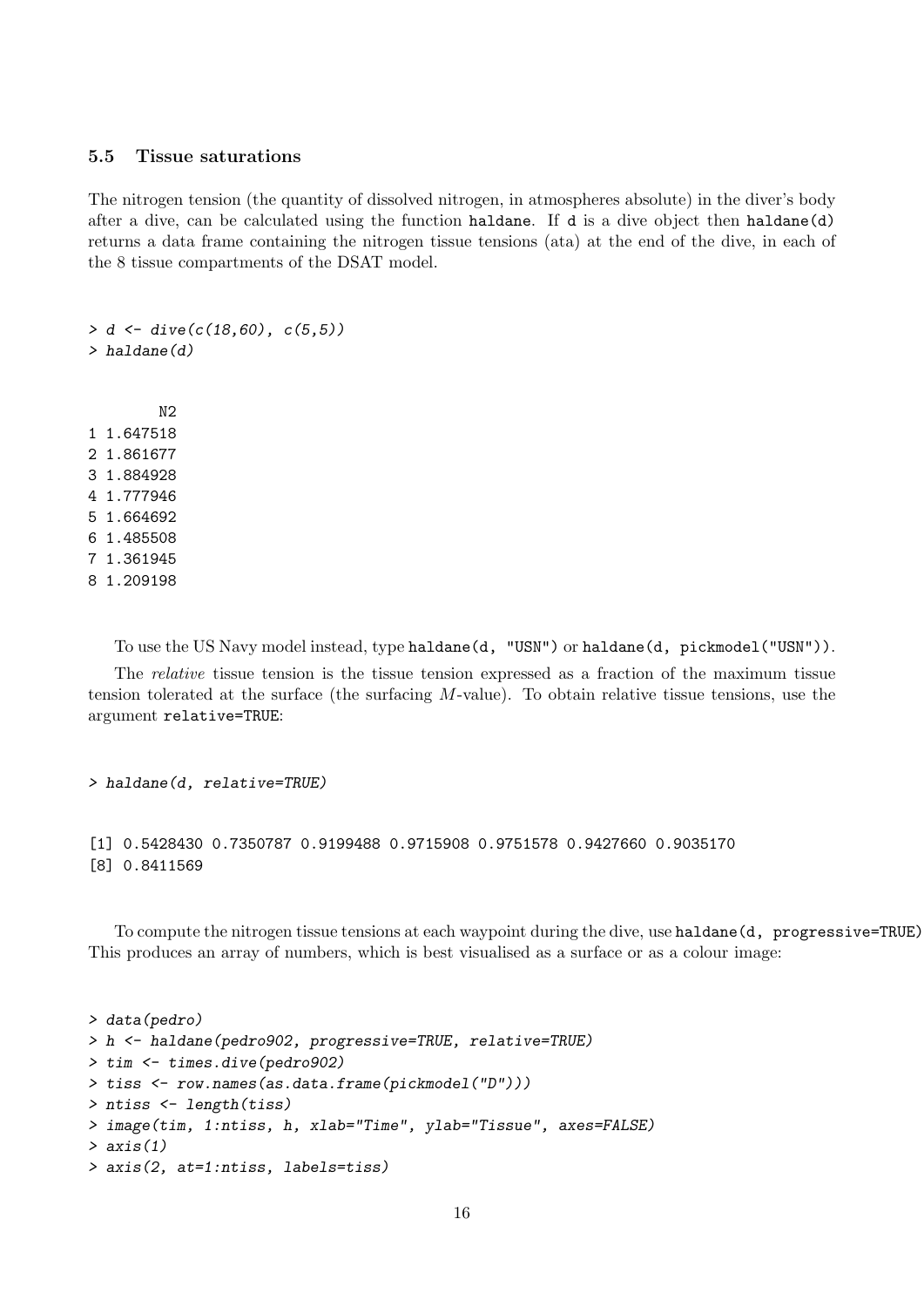

> persp(tim, 1:ntiss, h,

- + theta=-45, shade=0.5, col="yellow", border=NA,
- + xlab="Time", ylab="Tissue", zlab="Relative saturation")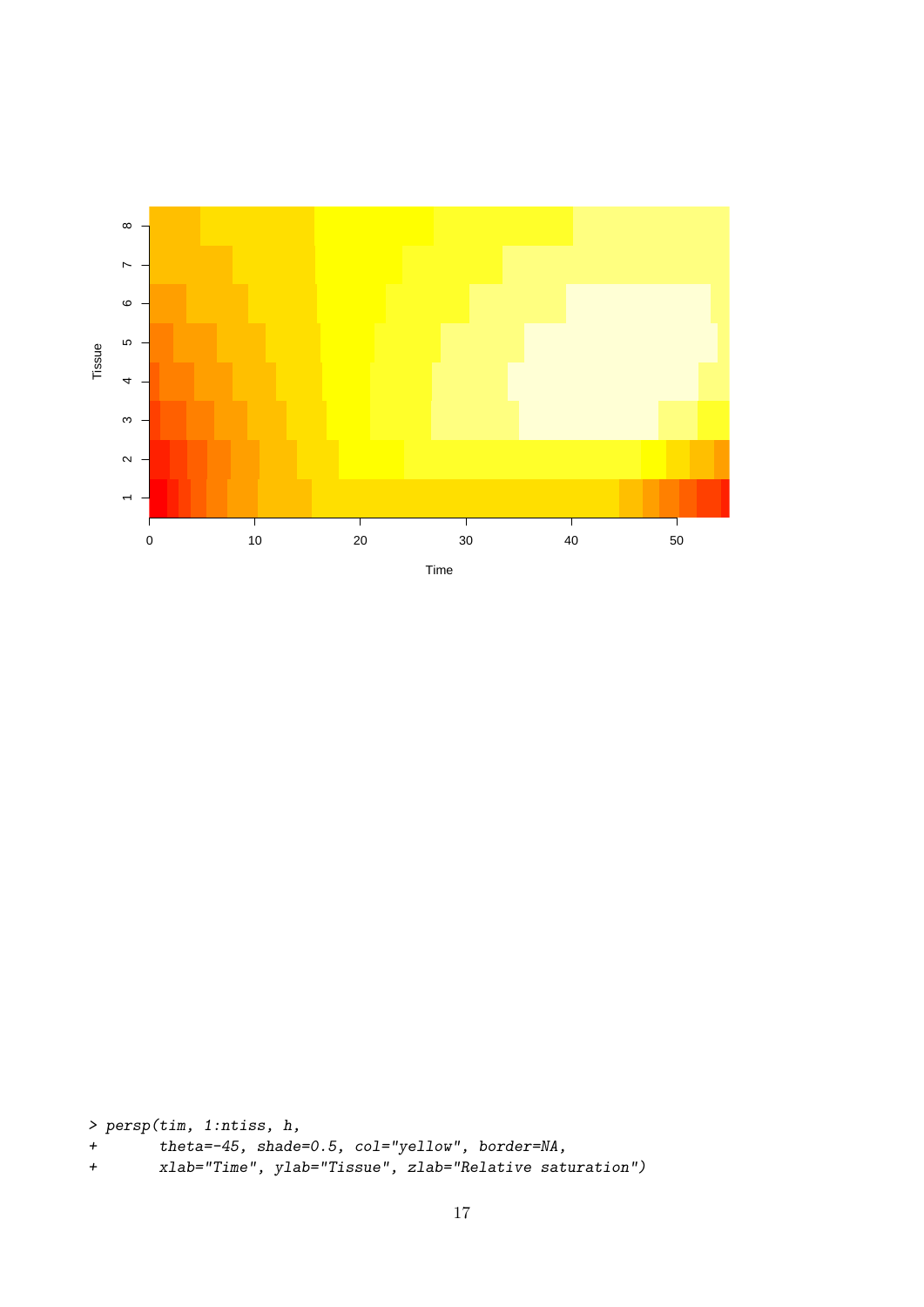

Alternatively, to visualise the nitrogen tissue tensions during the dive, use the interactive function showstates. This plots the dive and waits for you to click on a position in the graph. The tissue tensions at that instant are displayed as a bar plot. Here is a screenshot: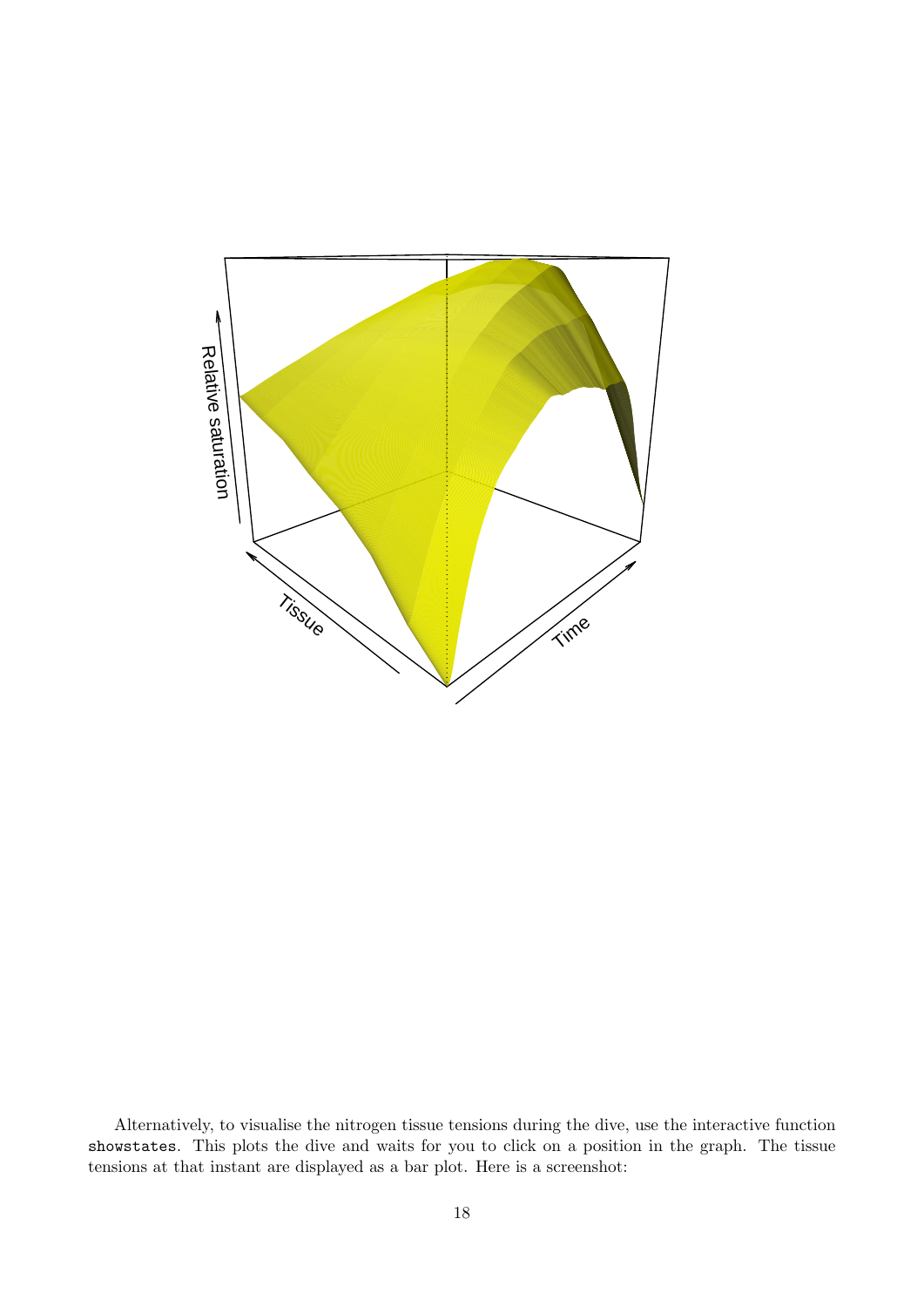

Using other options to the haldane command, it is possible to calculate quantities such as the depth ceiling (the shallowest permissible depth given the diver's tissue saturation), the pressure ceiling (the lowest permissible ambient pressure given the diver's tissue saturation) and the washout (difference between nitrogen saturation and inspired nitrogen partial pressure).

### 5.6 Oxygen partial pressure and oxygen toxicity

The partial pressure of oxygen at each stage during the dive can be obtained using ppO2. The result is a data frame which can be plotted:

```
> p \leftarrow pp02(pedro902)> plot(p, type="l", ylab="PPO2 (atm)")
```


The total (pulmonary) oxygen toxicity incurred during a dive can be computed by oxtox.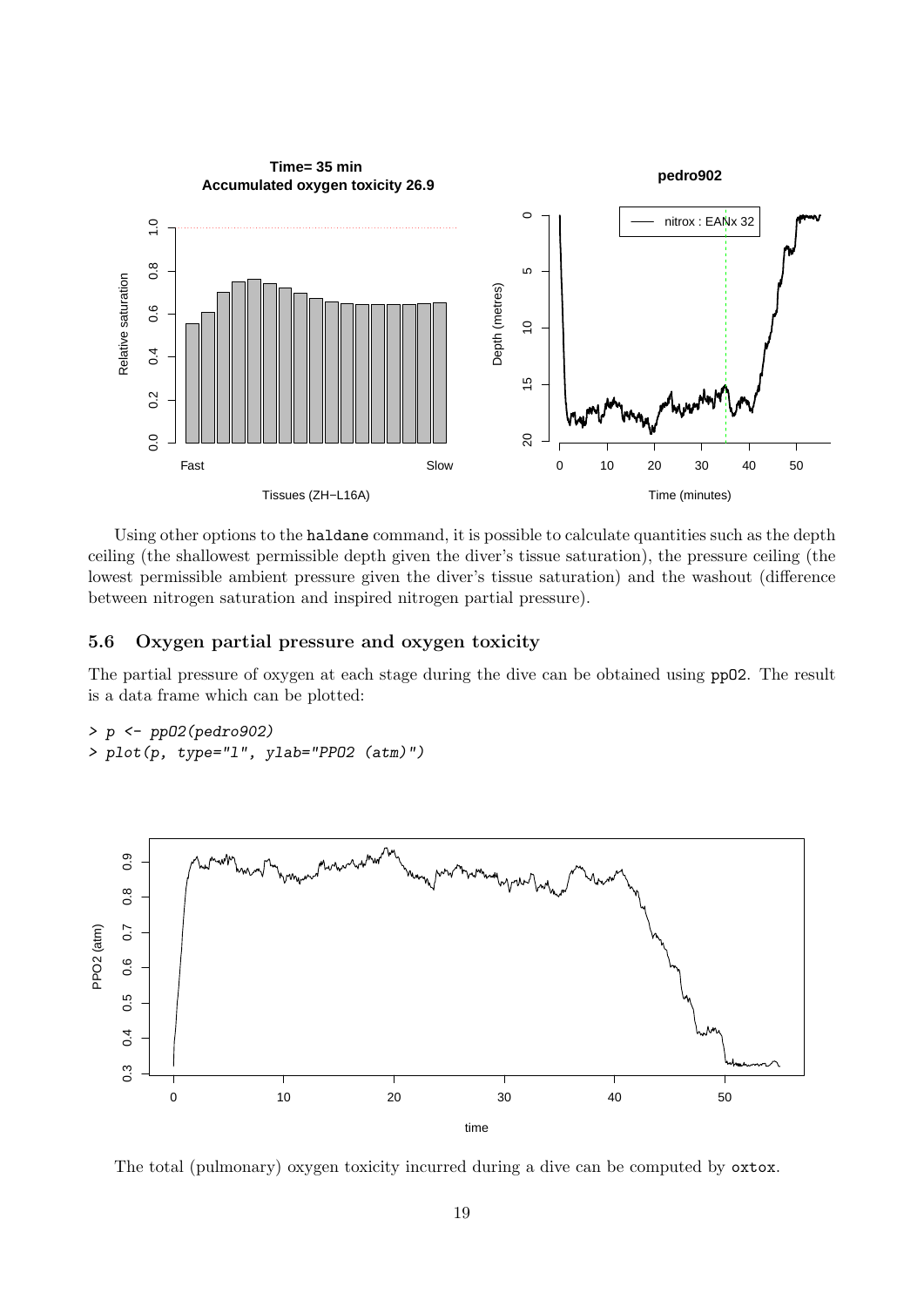> oxtox(pedro902)

[1] 33.86758

This returns a number in the mysterious OTU (oxygen toxicity units). The maximum tolerable dose per day is usually reckoned as 1500 OTU. Allowing 650 OTU for recompression therapy implies a working maximum of 850 OTU per day.

### <span id="page-19-0"></span>6 Technical diving

#### 6.1 Gases

A breathing gas is represented by an object of class "gas". The object air is a representation of compressed air (21% oxygen, 79% nitrogen) as an object of this class. (Don't reassign another value to this object!!!)

Nitrox mixtures (mixtures of oxygen and nitrogen) can be represented using the function nitrox.

 $\geq$  nitrox $(0.36)$ 

EANx 36

> nitrox(1)

100% O2

> nitrox(0.21)

#### air

Trimix (a mixture of oxygen, nitrogen and helium) can also be represented, using the command trimix. For example, Trimix 15/50 (containing 15% oxygen, 50% helium and 35% nitrogen) is represented by trimix(0.15, 0.5).

> trimix(0.18, 0.45)

#### trimix 18/45

There are methods for print and summary for gas objects. The print method just prints the name of the gas, as shown above. The summary method is a bit more informative:

> summary(nitrox(0.36))

EANx 36 (36% oxygen, 64% nitrogen) Maximum operating depth 28.9 metres

Standard nitrox and trimix calculations are also available:

equivalent air depth

END equivalent narcotic depth

mod maximum operating depth maxmix richest nitrox mix for a given depth

To find the equivalent air depth for Nitrox 32 at 24 metres,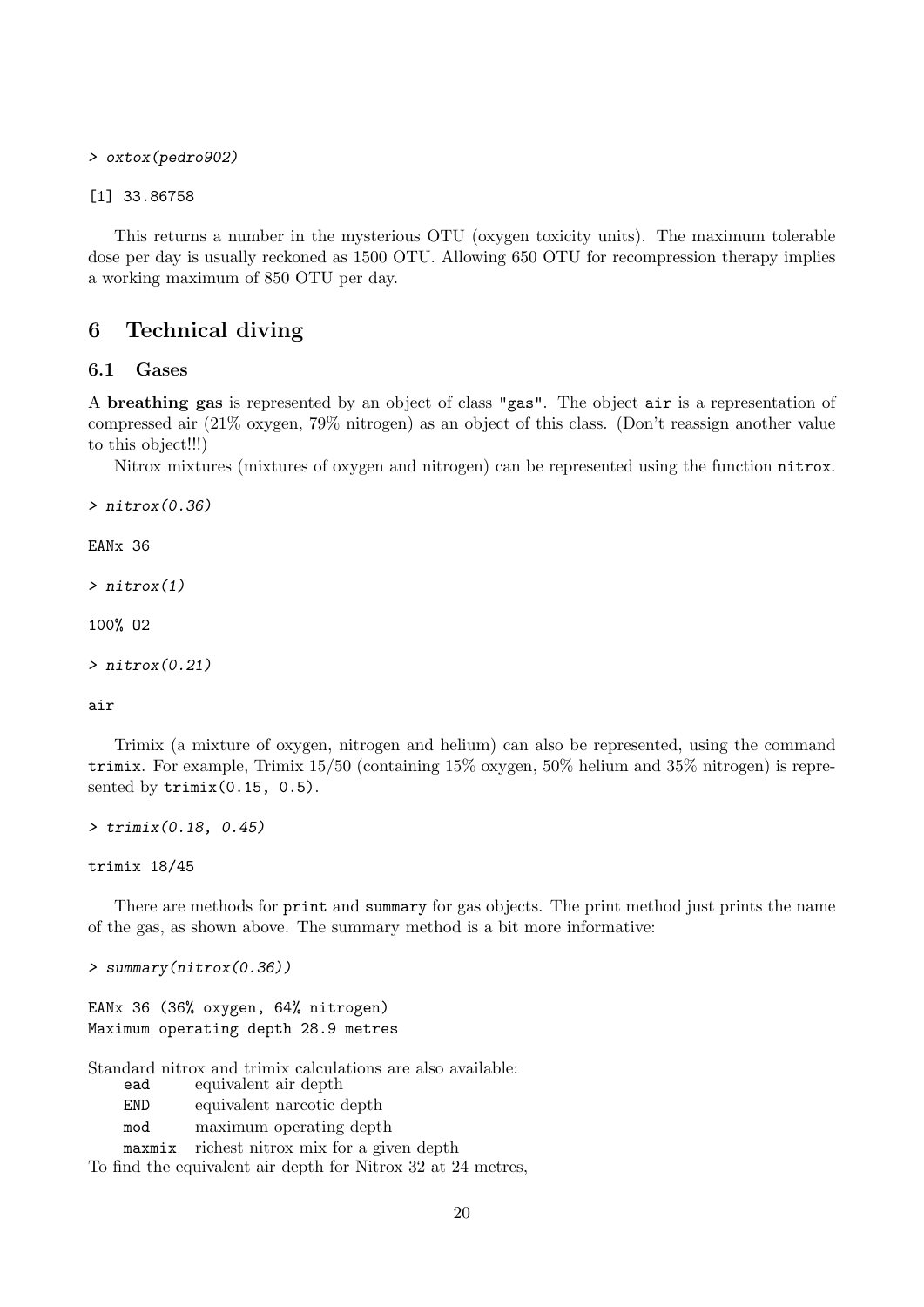> ead(24, nitrox(0.32))

[1] 19.26582

To find the maximum operating depth for Nitrox 36, with the partial pressure of oxygen at most 1.5 ata,

> mod(nitrox(0.36), 1.5)

[1] 31.66667

To find the richest Nitrox mix for a dive to 40 metres,

> maxmix(40, 1.5)

EANx 30

To find the equivalent narcotic depth a dive to 40 metres on Trimix 18/50 (i.e. the depth of a dive on compressed air that would have the same narcotic effect),

> END(40, trimix(0.18,0.5))

[1] 15

#### 6.2 Diving on different gases

Every "dive" object contains information about the breathing gas or gases used in the dive. The default breathing gas is air.

As mentioned earlier, the function dive interprets its arguments as a sequence of actions or events occurring during the dive. If an argument is a vector of length 2, it is interpreted as  $c$  (depth, time) specifying the depth and duration of a stage of the dive. If the argument is a single number, it is interpreted as a depth, meaning that the diver ascends or descends to this depth.

Each argument to dive may also be a "gas" object, like nitrox(0.32), which means that the diver switches to this gas. For example,

```
> dive(nitrox(0.32), c(30,20))
Dive profile
gas: EANx 32
  time depth
1 0:00 0
2 1:00 30
3 21:00 30
4 22:40 0
```
means a dive to 30 metres for 20 minutes conducted on EAN 32 (Nitrox 0.32) from start to finish. The command

```
> dive(c(30,20), 5, nitrox(0.36), c(5,3))
```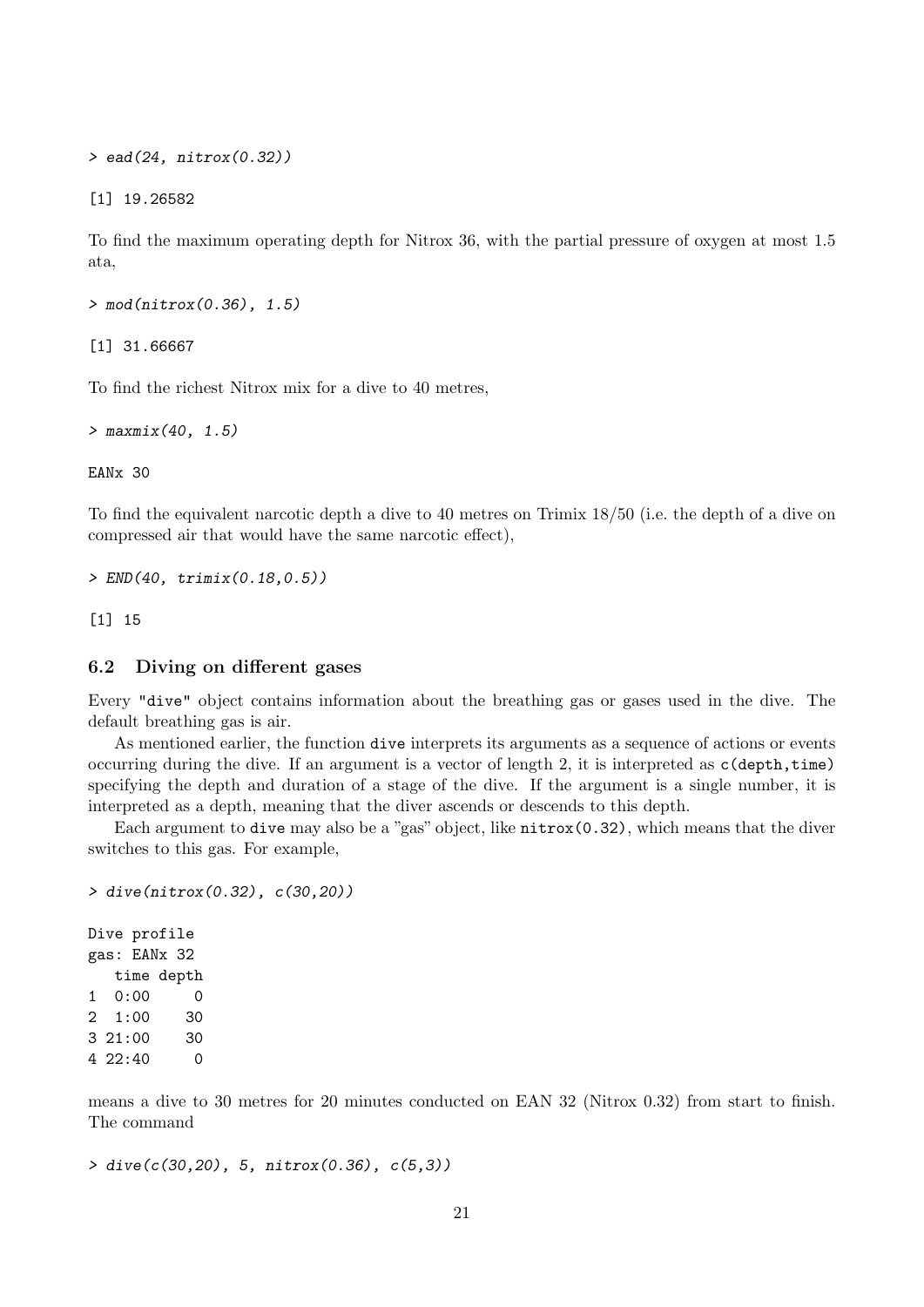| Dive profile |                |            |           |     |  |  |
|--------------|----------------|------------|-----------|-----|--|--|
|              |                | time depth |           | gas |  |  |
|              | $1 \quad 0:00$ | 0          |           | air |  |  |
|              | $2 \quad 1:00$ | 30         |           | air |  |  |
|              | 321:00         | 30         |           | air |  |  |
|              | 422:23         |            | 5 EANx 36 |     |  |  |
|              | 525:23         |            | 5 EANx 36 |     |  |  |
|              | 625:40         |            | 0 EANx 36 |     |  |  |

creates a dive on air to 30 metres for 20 minutes, ascending to 5 metres while breathing air, then switching to EAN 36 for a safety stop at 5 metres for 3 minutes.

### 6.3 Important tip

If you specify a dive profile on nitrox or trimix, and if part of the dive profile is at the surface (depth zero), then

#### the package will not assume you breathe air at the surface.

The package doesn't automatically know whether you continued breathing from the regulator when you reached the surface. It is equally plausible that the diver removed the regulator and began breathing air at the surface, or switched to a snorkel for a surface swim, or breathed from the regulator for a surface swim. It's perfectly sensible for a diver to conduct a decompression stop on pure oxygen at 3 metres, then to surface and continue breathing pure oxygen at the surface. So the following two dive profiles are different:

```
> dive(nitrox(0.25), c(30, 20), c(5,3), c(0, 20))
Dive profile
gas: EANx 25
  time depth
1 0:00 0
2 1:00 30
3 21:00 30
4 \t22:23 \t55 25:23 5
6 25:40 0
7 45:40 0
> dive(nitrox(0.25), c(30, 20), c(5,3), 0, air, c(0, 20))
Dive profile
  time depth gas
1 0:00 0 EANx 25
2 1:00 30 EANx 25
3 21:00 30 EANx 25
4 22:23 5 EANx 25
5 25:23 5 EANx 25
6 25:40 0 air
7 45:40 0 air
```
The user must decide whether the breathing gas at the surface is air or some other gas.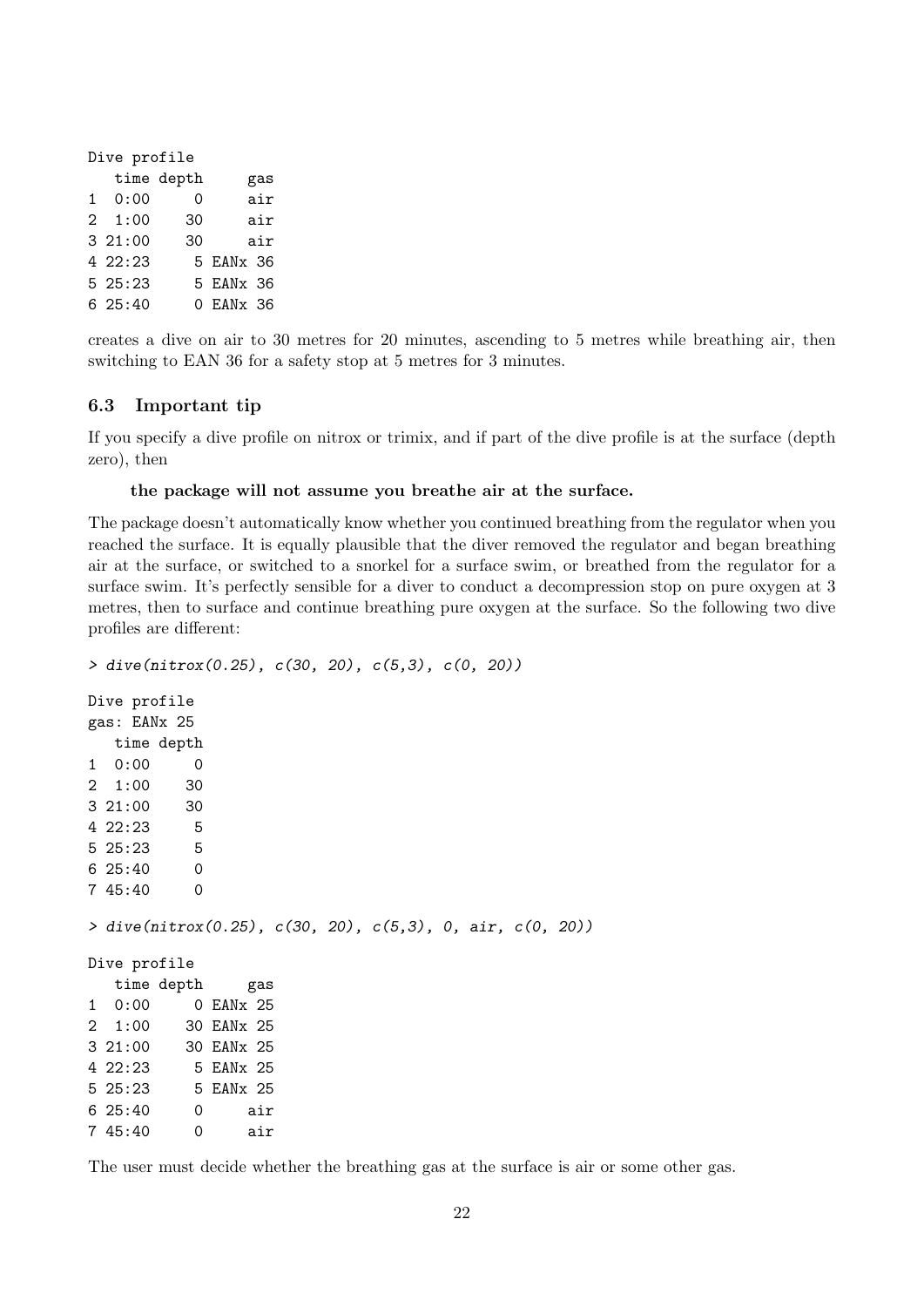### 6.4 Tank list

A dive object has a tank list which is a list of the tanks of breathing gas that were used (or were available to be used) during the dive. The function tanklist returns this list, and the function tanklist<- changes the list.

For example,

 $> d \leq$  dive(c(30.20), c(5.5))

is a dive conducted using air. To modify it to a dive that used nitrox EANx 32, simply type

```
> tanklist(d) <- list(nitrox(0.32))
```
Here is a dive conducted using air (tank 1) for the deep section and EANx 50 (tank 2) for the decompression stops at 6 metres and 3 metres.

```
> d \le dive(air, c(30, 40), 6, nitrox(0.5), c(6, 3), c(3, 3))
```
To change the contents of tank 1 to EANx 32, type

```
> tanklist(d) <- list(nitrox(0.32), nitrox(0.5))
```
or just

```
> tanklist(d)[[1]] \leq- nitrox(0.32)
```
You can also associate a meaningful name with each tank. Just give names to the entries in the tank list, for example

```
> tanklist(d) <- list(deep=nitrox(0.32), deco=nitrox(0.5))
```
or

```
> names(tanklist(d)) <- c("deep", "deco")
```
Perhaps the most readable way to specify the gases in a dive is to give them as arguments to the dive command. You specify the tank list as the argument tanklist, and switch between tanks by including an argument of the form tank=number or tank=name.

```
> TL <- list(travel=trimix(0.18, 0.45), deco=nitrox(0.6))
> d <- dive(tanklist=TL, tank="travel", c(30,40), 6,
+ tank="deco", c(6,3), c(3,3))
```
### 6.5 Tank switching

Tank switching and selection, i.e. which tank is actually used at each stage of the dive, is specified by the function whichtank. The command whichtank(d) returns a vector of integers or character strings, identifying which tank in the tank list is in use at each waypoint during the dive. That is,  $which$  whichtank(d)[i] is the tank in use at the ith waypoint during the dive. The vector whichtank(d) has the same length as the vectors depths.dive(d) and times.dive(d).

 $> which tank(d)$